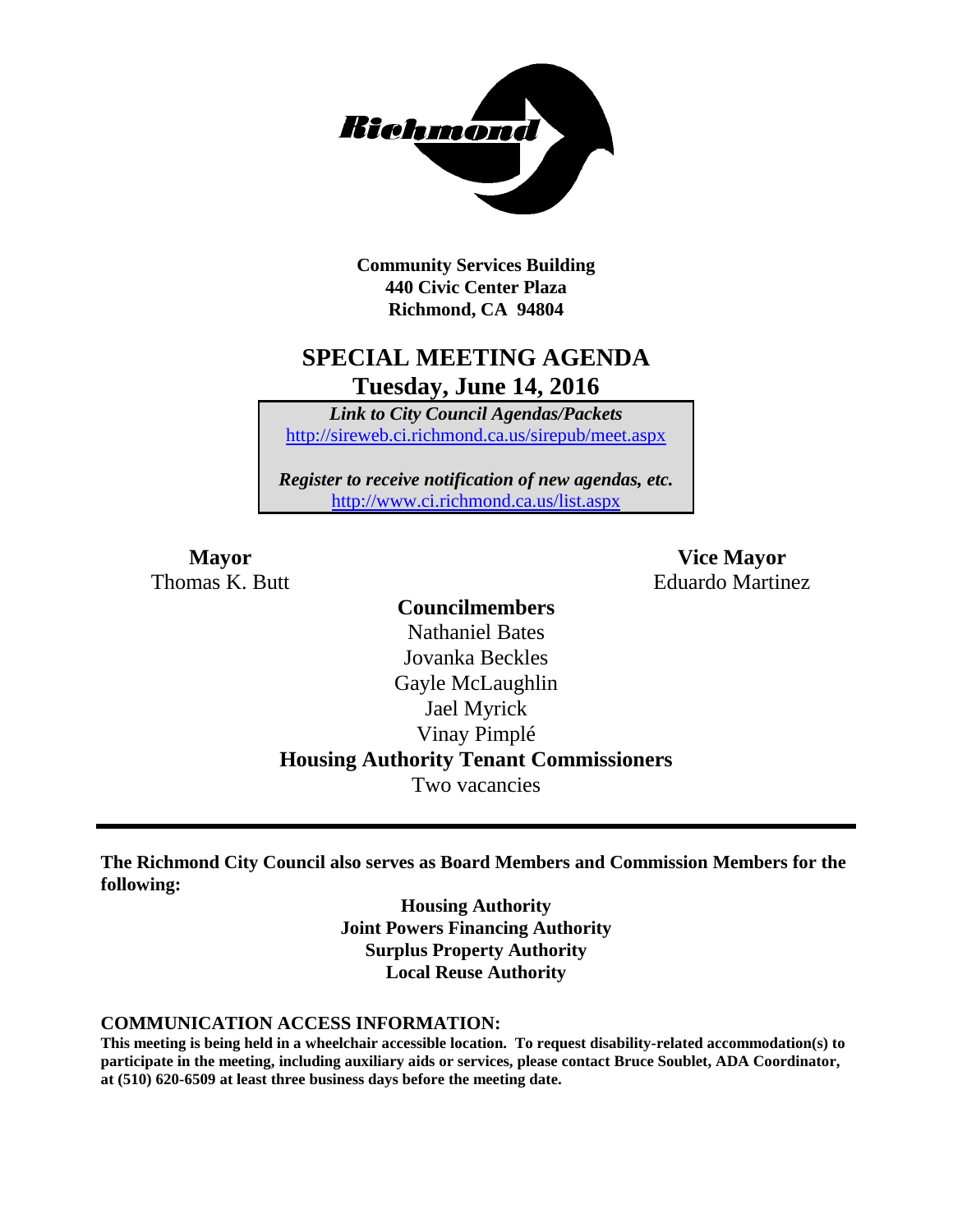# **MEETING PROCEDURES**

The City of Richmond encourages community participation at its City Council meetings and has established procedures that are intended to accommodate public input in a timely and time-sensitive way. As a courtesy to all members of the public who wish to participate in City Council meetings, please observe the following procedures:

**PUBLIC COMMENT ON AGENDA ITEMS:** Anyone who desires to address the City Council on items appearing on the agenda must complete and file a pink speaker's card with the City Clerk **prior** to the City Council's consideration of the item. Once the City Clerk has announced the item, no person shall be permitted to speak on the item other than those persons who have submitted their names to the City Clerk. Your name will be called when the item is announced for discussion. **Each speaker will be allowed TWO (2) MINUTES to address the City Council on NON-PUBLIC HEARING items listed on the agenda.**

**CONDUCT AT MEETINGS:** Richmond City Council meetings are limited public forums during which the City strives to provide an open, safe atmosphere and promote robust public debate. Members of the public, however, must comply with state law, as well as the City's laws and procedures and may not actually disrupt the orderly conduct of these meetings. The public, for example, may not shout or use amplifying devices, must submit comment cards and speak during their allotted time, may not create a physical disturbance, may not speak on matters unrelated to issues within the jurisdiction of the City Council or the agenda item at hand, and may not cause immediate threats to public safety.

**CITY HARASSMENT POLICY:** The City invites public comment and critique about its operations, including comment about the performance of its public officials and employees, at the public meetings of the City Council and boards and commissions. However, discriminatory or harassing comments about or in the presence of City employees, even comments by third parties, may create a hostile work environment, if severe or pervasive. The City prohibits harassment against an applicant, employee, or contractor on the basis of race, religious creed, color, national origin, ancestry, physical disability, medical condition, mental disability, marital status, sex (including pregnancy, childbirth, and related medical conditions), sexual orientation, gender identity, age or veteran status, or any other characteristic protected by federal, state or local law. In order to acknowledge the public's right to comment on City operations at public meetings, which could include comments that violate the City's harassment policy if such comments do not cause an actual disruption under the Council Rules and Procedures, while taking reasonable steps to protect City employees from discrimination and harassment, City Boards and Commissions shall adhere to the following procedures. If any person makes a harassing remark at a public meeting that violates the above City policy prohibiting harassment, the presiding officer of the meeting may, at the conclusion of the speaker's remarks and allotted time: (a) remind the public that the City's Policy Regarding Harassment of its Employees is contained in the written posted agenda; and (b) state that comments in violation of City policy are not condoned by the City and will play no role in City decisions. If any person makes a harassing remark at a public meeting that violates the above City policy, any City employee in the room who is offended by remarks violating the City's policy is excused from attendance at the meeting. No City employee is compelled to remain in attendance where it appears likely that speakers will make further harassing comments.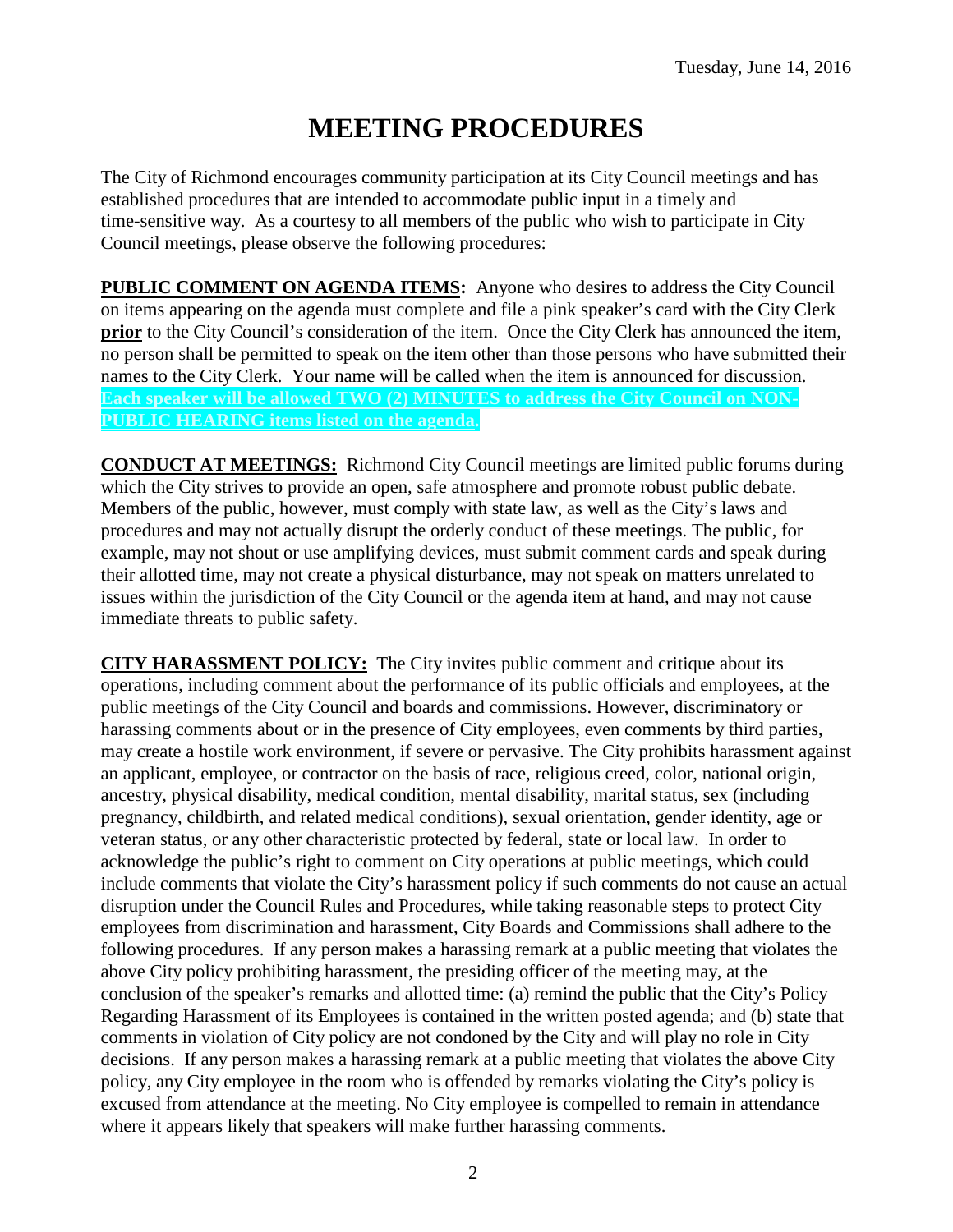If an employee leaves a City meeting for this reason, the presiding officer may send a designee to notify any offended employee who has left the meeting when those comments are likely concluded so that the employee may return to the meeting. The presiding officer may remind an employee or any council or board or commission member that he or she may leave the meeting if a remark violating the City's harassment policy is made. These procedures supplement the Council Rules and Procedures relating to disruption of orderly conduct at Council meetings.

Any law enforcement officer on duty or whose service is commanded by the presiding officer shall be Sergeant-at-Arms of the Council meetings. He/she, or they, shall carry out all orders and instructions given by the presiding officer for the purpose of maintaining order and decorum at the Council meetings (City Council Rules of Procedure and Order Section III F, RMC Section  $2.12.030$ ).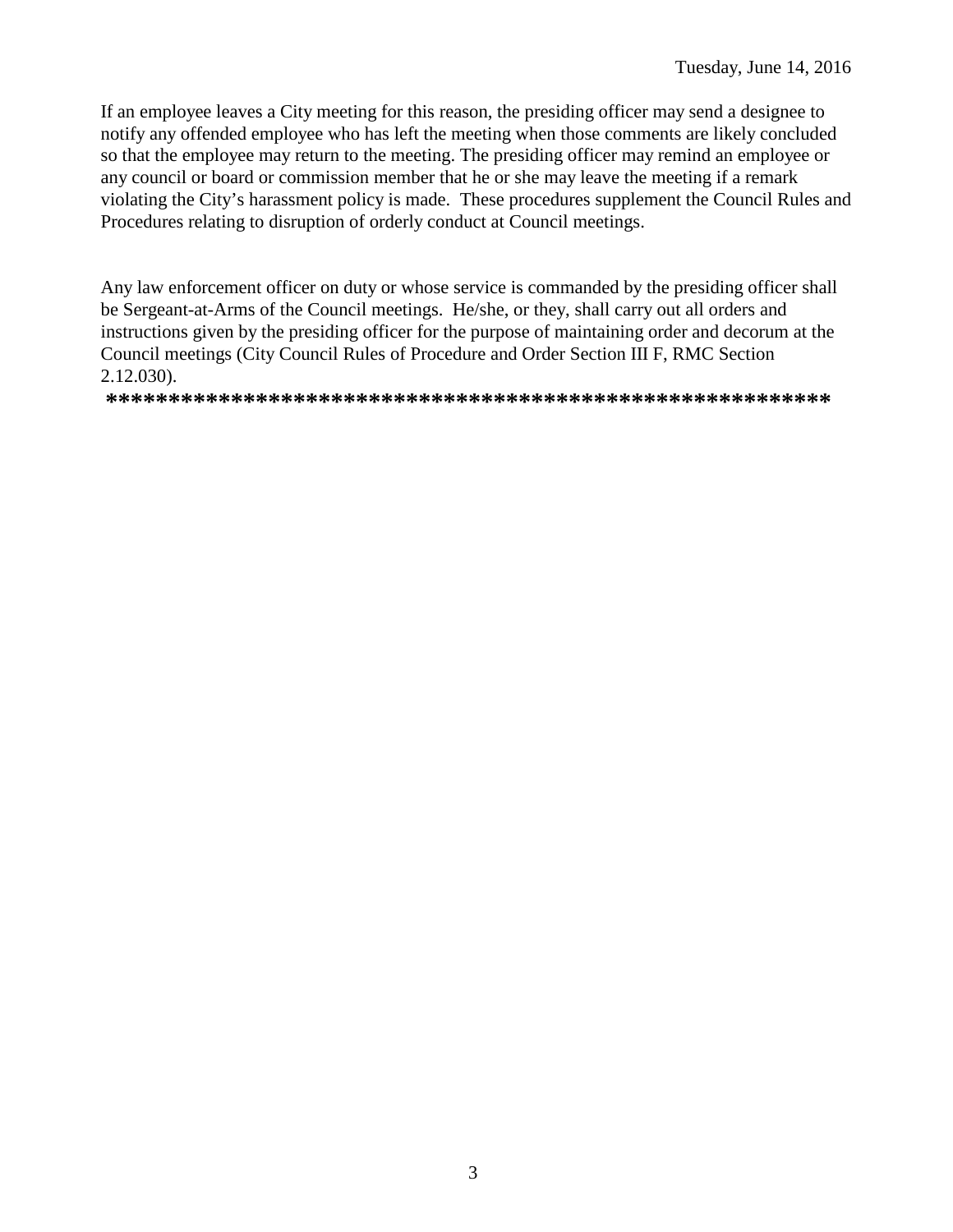# **OPEN SESSION TO HEAR PUBLIC COMMENT ON CLOSED SESSION ITEMS**

5:00 p.m.

#### **A. ROLL CALL**

**B. PUBLIC COMMENT**

#### **C. ADJOURN TO CLOSED SESSION**

### **CLOSED SESSION**

Shimada Room of the Community Services Building

#### **A. CITY COUNCIL**

#### **A-1.** CONFERENCE WITH LABOR NEGOTIATORS (Government Code Section 54957.6):

Agency designated representatives: Bill Lindsay, Lisa Stephenson, Jack Hughes, Todd Simonson, Belinda Warner, Maria Blue and Bruce Soublet. Employee organizations: Service Employees International Union (SEIU, Local 1021); International Federation of Professional and Technical Employees (Local 21); Richmond Police Officers Association (RPOA); Richmond Police Management Association (RPMA); Richmond International Association of Firefighters (IAFF, Local 188); and Richmond Fire Management Association (RFMA).